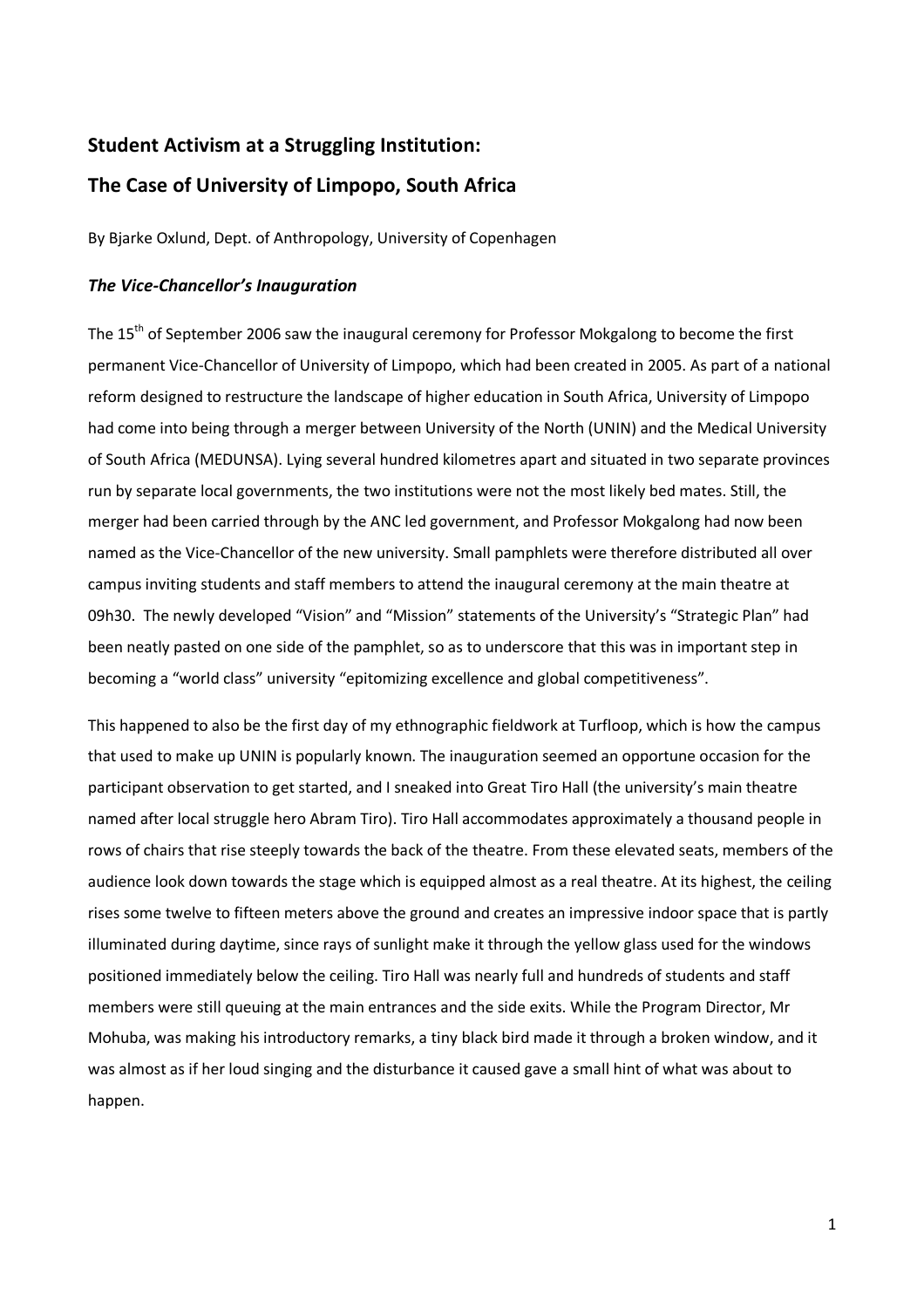The word was passed over to the Chairman of the Council, Professor Tebogo Mokgoro, who talked to the merits of Professor Mokgalong in his former capacity as interim Vice-Chancellor. He also provided an outline of the challenges and difficulties that were integral to the merger process and the university reforms at large. Meanwhile, the sound of a large group of people singing emerged from outside the Hall, where members of student organizations had begun to toy-toy, which is a South African protest style of dancing and singing used during the struggle against apartheid. Emanating from behind the main entrances at the back of the Hall, hundreds of singing students now entered the Hall, where chaos and noise erupted. The interference forced the Chairman to make lengthy pauses to his speech, simply because it was not audible among the audiences. Nevertheless, he stuck to his path and at the first signs of order, the Chairman summoned up in a tough voice that: "Nobody can hold anything against the process that has led to the appointment of the new Vice-Chancellor". Thereafter he sat down.

Mr Mohuba then passed the word to the Vice-Chancellor, who delivered a stock-taking of the accomplishments made so far in the merger process, as well as the developments anticipated for the coming year. Tiro Hall was now relatively quiet, and so the Vice-Chancellor was not interrupted in his presentation itself, whereas the subsequent 'Question & Answer'-session again made a noisy and polemical event of the ceremony. At first, a couple of students made requests for the microphone to present the Vice-Chancellor with critical questions about supplementary exams and increasing tuition fees. Subsequently, student leaders rose amidst jubilant cheering to launch insults and accusations against the Chairman of the Council, who they claimed to be a "liar" and "a hypocrite". They made references to an article published in a national newspaper two months prior to the event, where the Chairman was apparently quoted to deem the interim Vice-Chancellor "unappointable". This led some to accuse him of having had an interest in the position as Vice-Chancellor himself, while others continued to ask: "How can the Chairman ask us to rally behind a VC the he has himself deemed unappointable?".

When the Chairman recaptured the point that nothing could be held against the appointment process, 25 – 30 students shouted "Order" repeatedly to indicate that the Chairman was out of order in his rejection of the question. Mr Mohuba seemed paralyzed in his role as Program Director, but when a nobly dressed male lecturer and a female student made requests for the microphone, he seemed relieved and quickly pointed them out. Probably against his expectations, the student screamed into the microphone that: "The hypocrite Chairman must step down!", while the lecturer in a more polite tone questioned: "...the connection between the appointment and the Chairman's statements made to national media." This blew the roof off Tiro Hall. Up to 50 student leaders now stood up and shouted insults at the Chairman, while campus security guards entered the Hall from the side entrances. The situation was clearly getting out of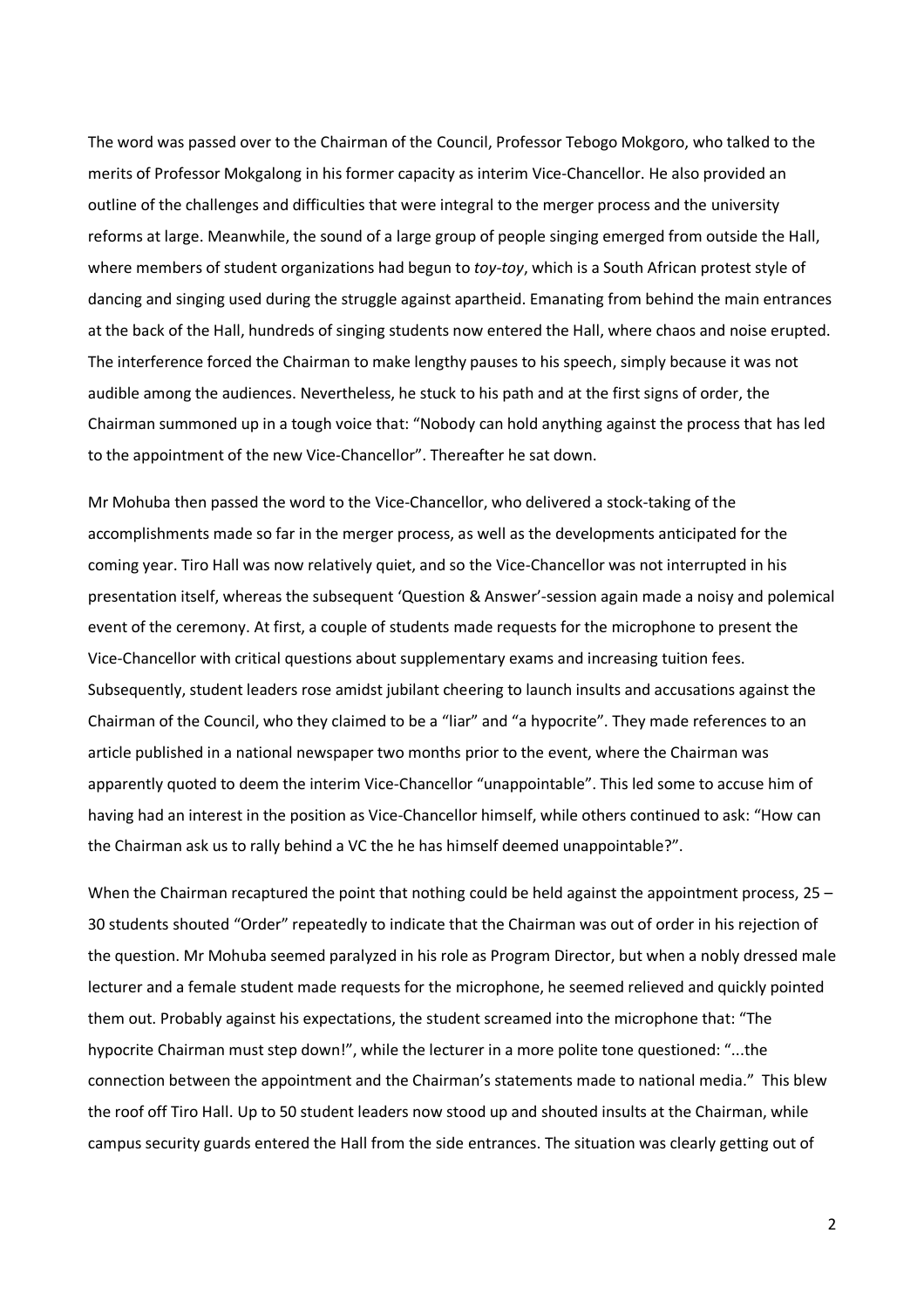hand, and one particular student leader was now chased by several guards into the roves of seats where other students were sitting. At this point the Master of ceremony made what appeared to be a wise decision, when he declared from the podium that the inaugural ceremony had now reached its end. The security guards immediately backed off, while hundreds of students started toy-toying and the rest of us slowly left Tiro Hall.

Over the next fourteen months the tensions that marred the inauguration ceremony would develop to the stage of campus-wide turmoil, where buildings and vehicles were set alight and student groupings clashed with police forces on campus. There is thus a remarkable similarity between these contemporary events and events of the struggle against apartheid, for which Turfloop campus has been famous since its inception.

## Student Activism

The Turfloop campus of the current University of Limpopo was opened in 1959 as the University College of the North under the trusteeship of the University of South Africa with the specific aim of serving the black population only (Maja, Gwabeni and Mokwele 2005:24). The ideology of separation was a determining factor for locating the institution in a rural township 30 kilometres east of the provincial capital (Polokwane; formerly known as Pietersburg). The naming of the township as Sovenga was drawn from the three main ethnic groups of the area (Sotho, Venda and Tsonga) so as to emphasise the ethnic basis of the university college (White 1997:75). From 1970 it started operating independently as the University of the North, which remained the name of the university up until it was merged with the Medical University of South Africa in 2005.

As the second-largest black university in South Africa, the University of the North had a proud history of student activism. It was here that the legendary black consciousness leader Steve Biko, among others, launched the South African Student Organisation (SASO) in 1969 aimed to promote a strong sense of identity amongst black students (Dawson 2006:278). Turfloop came to have a history of tension, riots, demonstrations and unrest and thus features prominently in a "Barometer of student struggles" recently developed by a journal for activists (Khanya 2004). An article called "Turfloop tension" published by the Sunday Express on 20 October 1974 summoned up how Turfloop was viewed by the white minority rulers:

> "Turfloop has been the scene of Black student militancy almost since the day it opened in 1960. It has been the stronghold of SASO, the Black students' movement and has provided it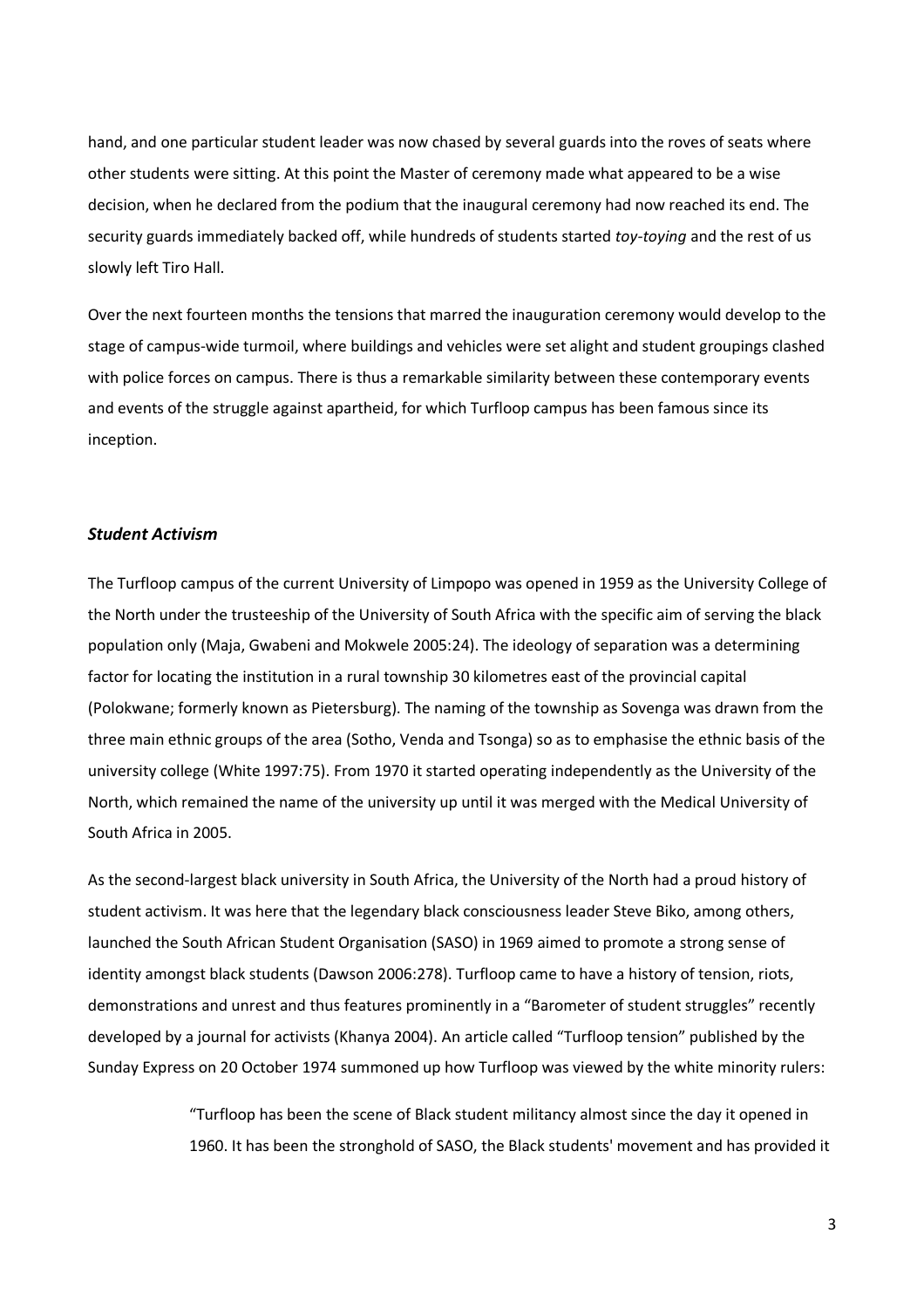with three presidents. Strife reached a peak two years ago when a student leader, Abram Tiro, was summarily expelled for criticising the Bantu Education system in a speech at a graduation ceremony. This sparked off Black and White student demonstrations - and a corresponding police crackdown - around the country. Now the militancy at Turfloop has been given a fresh spurt by the triumph of the Frelimo terrorist movement in Mozambique." (Copied in White, 1997:109)

Tiro was the President of the SRC in the early 1970s, and his critique of the Bantu education system was launched at a graduation ceremony held in April 1972. He described the paradoxical nature of the fact that family members of black graduates were not allowed to attend the ceremony, while the families of white academic staff were present in numbers. The university administration was humiliated by the speech and decided to expel Tiro, who refused to make an official apology (White 1997:104-7; Mawasha 2006:72f). Tiro's expulsion was followed by mass protests across the country as an expression of black solidarity. But Tiro's speech not only led to his expulsion from university; it also set the path for his continued struggle activities, which saw him murdered by a letter bomb in Botswana in 1974. This is why Tiro is the most celebrated hero at Turfloop, where a range of important buildings from the main theatre to student houses carry his name.

As evidenced by the toy-toying in Tiro Hall at the Vice-Chancellors inauguration, student activism is still the order of the day, but obviously for reasons that are not directly related to the struggle against apartheid. In brief, the post-apartheid sector has seen a difficult transition from the racially segregated system under the former regime to an open and free-market, competitive system since 1994. The new system brought with it new and less favourable funding regimes and increased competition over students (Nkomo & Swartz, 2006:2-3), and in this setup the former black universities have been particularly prone to funding shortages and decreasing levels of students, since black students (and the best qualified black academics) have now been allowed entry into the well-funded, former white universities in the urban centres of Johannesburg, Cape Town and Pretoria.

After the turn of the Millennium, the ANC-led government has pushed through merger reforms in an attempt to turn the tertiary education sector around and make universities more responsive to public service needs (Nkomo & Swartz, 2006:3). The policy frameworks are very ambitious, but judging from University of Limpopo they seem to be somehow out of tune with the reality on the ground. Given the funding shortages, University of Limpopo keeps increasing the tuition fees and costs related to on-campus accommodation, which means that the majority of students who come from poor backgrounds find themselves in jeopardy during the annual registration, while students of the black upper or middle-class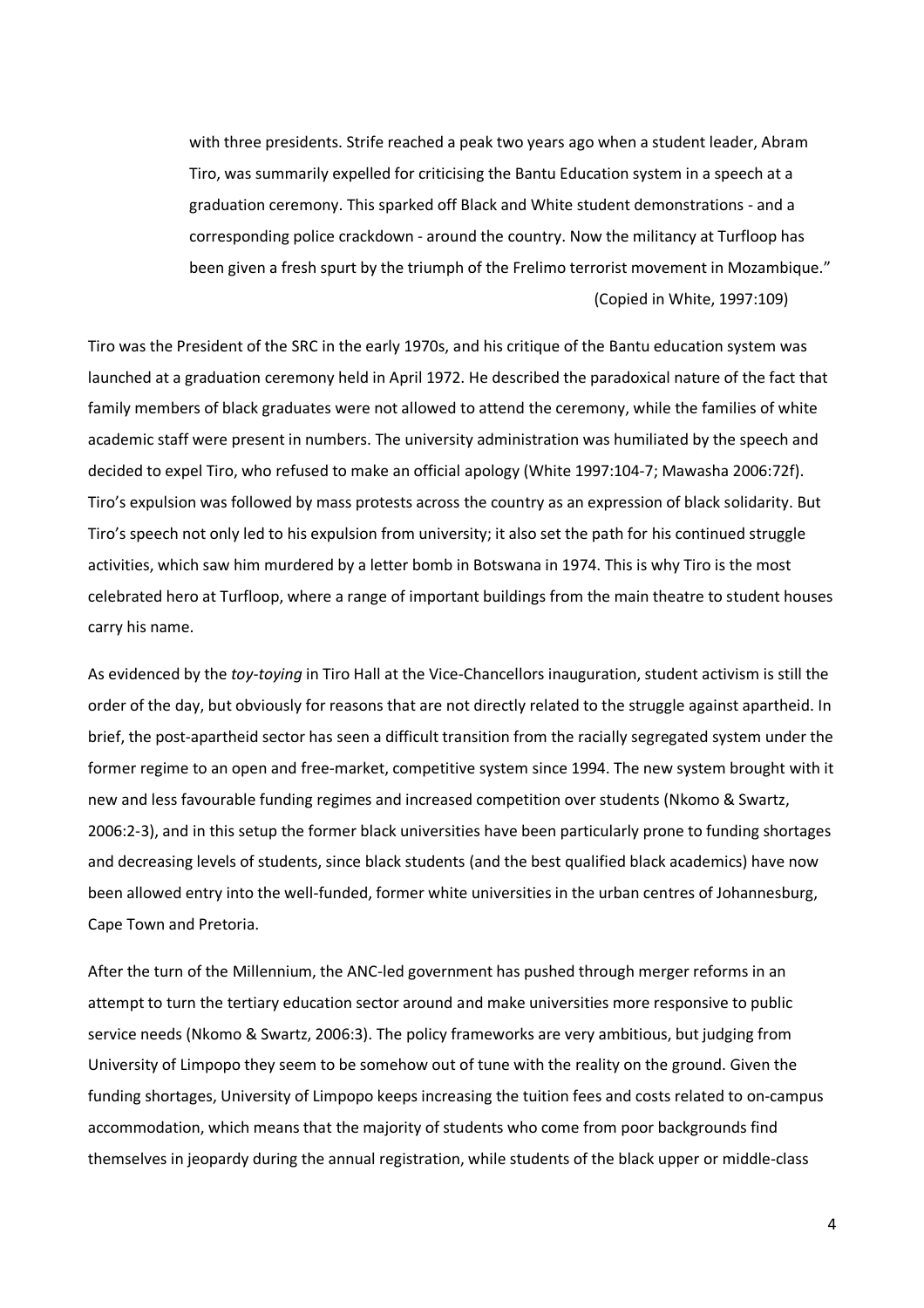will often have drifted to former white institutions. In this environment, students still feel that there is a struggle to be fought and that the realm of student politics therefore makes for a pertinent arena in which to fight for their rights.

One of the big challenges experienced by South African student politicians today is to "recognise that the context of activist action has fundamentally changed," as the novelist and former Vice-Chancellor of University of the North (Limpopo) Njabulo Ndebele has it (2007: 57). While the relations between black and white still make up the dominant cleavage in social terms, it is a black ANC-led government and a black university management that the student politicians are confronting in the political arena. Still, student leaders draw heavily on the history and symbolism of local struggle leaders who gave their lives in the struggle. This is very clear in the use of rhetoric and metaphors. Irrespective of whichever organisation students belonged to, during weeks of activism they addressed each other almost solely in the military jargon using titles such as general, commander, colonel and lieutenant. Many even dressed up in camouflage clothing or wore t-shirts with Ché Guevara emblems or green army caps. In terms of language, many turned to the use of violent metaphors and allegories when they spoke of wars, bombs, bullets, fights, revolutions, killings, and oppression and liberation. In order to fully appreciate this re-enactment of the struggle against apartheid in student politics, one needs to understand the serious conditions that have been characteristic of University of the North / Limpopo over the last decade.

#### A Struggling Institution

University of Limpopo made it into the news for all the wrong reasons in October 2007. An article published in the Mail & Guardian's spotlight on higher education in October 2007 (Vol 23, No 41), titled: "Institution of unsolvable problems", held that University of Limpopo was "on the brink of collapse". The concrete occasion was the release of a report of an independent assessor submitted to the Minister of Education that launched a damning critique of financial administration, human resource management, academic planning, governance and management at the university (Government Gazette, 13 August 2007/No.30169). As the third investigative report of its kind into the university's affairs in a time span of eight years, the report boosted public opinion brewing in South Africa that the institution was crumbling beyond repair.

Another article published in City Press on 14 October 2007 titled: "University of Limpopo finances a shambles" opened with a blunt observation: "The merged University of Limpopo is a mismanaged and maladministered financial time-bomb surviving on overdraft facilities". Not surprisingly, students and student leaders read newspapers as well, so even if they were not already fully aware of the gravity of the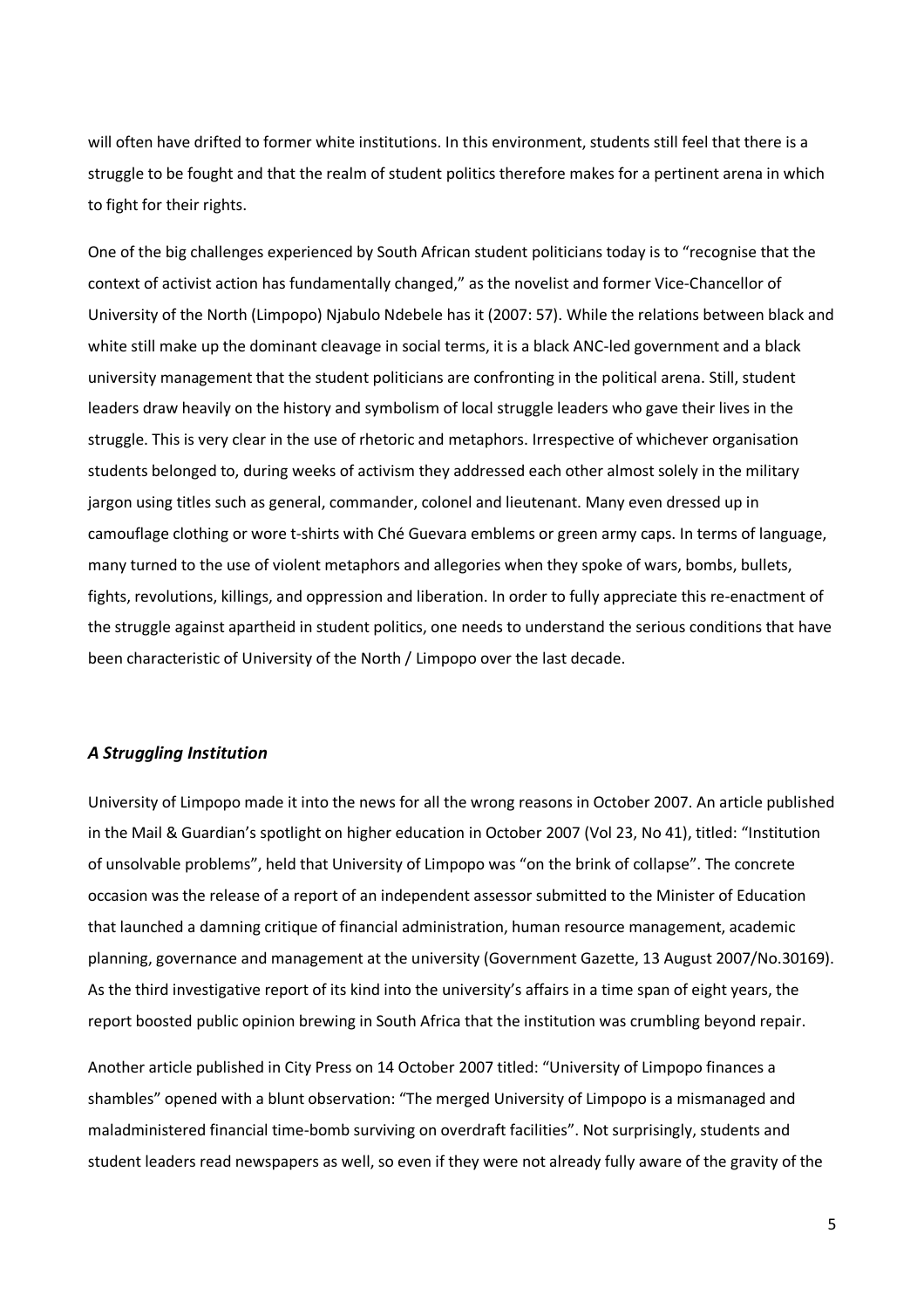continued institutional crisis through their experiences at the university, they had apt opportunity to pick up the message from the public media. Students and staff members were circulating photocopies of the news items, and while staff members feared for their jobs, students were angered. The year 2007 had already seen a registration crisis in January, where students learned that tuition fees had increased by approximately 20% when they came back to campus to en-roll for another term after the Christmas break. The increase in tuition fees posed a serious financial challenge to the larger part of students, who emanate from impoverished households in rural areas with little opportunity for their parents to make a salaried income. On this account some had to stay at home during the first term, but for those who had actually struggled and managed to meet the new demands, it seemed odd that the University was again close to bankruptcy.

Given that the independent assessor's report pointed out that the top management team and the council lacked capacity and was deemed "considerably weak", the leading student organization serving on the Students' Representative Council called for the entire council and executive management to be expelled. Meanwhile, the management team was busy trying to develop a six month turn-around plan demanded by the Ministry of Education as a follow-up to the report. As stated in a Mail & Guardian editorial (Higher Learning October 2007), the situation was precarious, since the Ministry's hands were tied: "It can yield a big stick behind the scenes, but unbridled meddling into the affairs of an autonomous UL [University of Limpopo] could have other unintended consequences."

Tensions kept brewing in the student community in October 2007, where rumours were now circulating that another tuition hike was on its way. Furthermore, the results of the elections held for the Student's Representative Council were contested by two of the organizations, who claimed that the results were rigged so as to bring to power the organization most supportive of the Vice-Chancellor. There was an infuriating atmosphere on campus, where revolutionary memos were circulated in the morning, mass meetings held at noon, and protest marches and toy-toying took their beginnings in the afternoon. Management realized that riots were about to erupt and brought the police force onto campus, but that did not stop the turmoil from flourishing.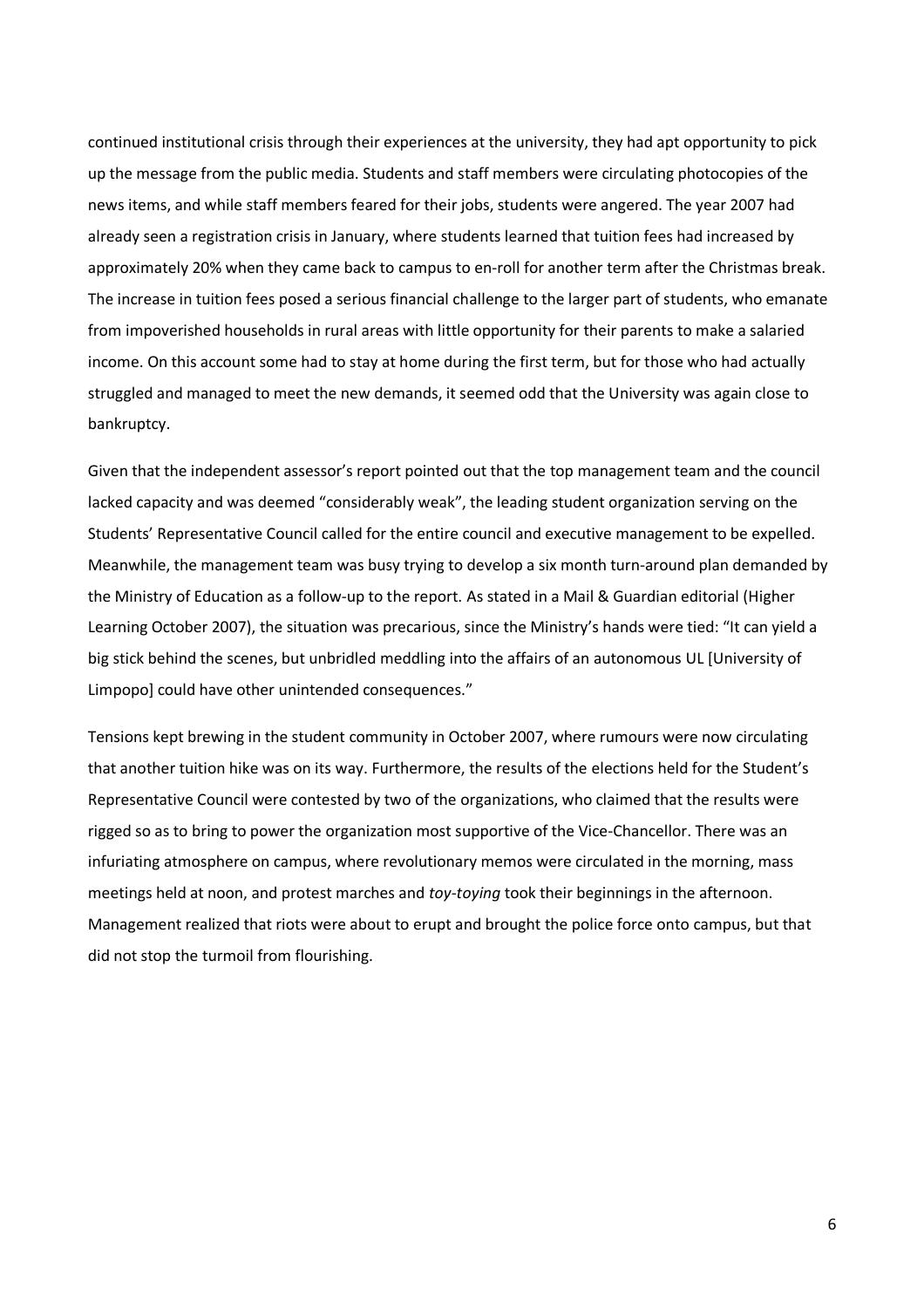## Turfloop on Fire

Late October 2007 thus saw the most hectic student riots at Turfloop campus in recent times: Cars and tyres were burned; stones were thrown through windows at the main library and the administration block; entrance buildings were set alight; and groups of students were fighting armed police officers by throwing stones. Protests and demonstrations had been lingering the whole week, where at one point a mass of 300 students had tried to force their way through to the main administrative building in order for them to "remove the Vice-Chancellor" by physically chasing him out of his office. Several police vans had been called in advance and chains of police officers prevented the students from getting through to the entrance of the administration. The students aimed not only to remove the Vice-Chancellor, but also to chase away the security guards employed by the private firm "Campus Security".

Around 20h00 on 31 October 2007, one could see flashes of blue light from the overwhelming presence of police forces that was pouring into campus in huge vehicles. It was the last night of my fieldwork at Turfloop, and I was taking a walk around campus to witness how groups of student protesters were touring all over the area throwing stones and using petrol and tyres to set Turfloop on fire. Whenever a police van arrived and armed police officers started chasing the students, they split into smaller groups and vanished into different student house s and residences. One of the main gates, which had been abandoned by Campus Security guards amidst threats to their security, was set on fire. When two vehicles from the fire brigade tried to get close to the fire to try to control it, they were showered with stones and therefore had to give up.

Many student protesters had run into the central and partly fenced student housing area named after Abram Onkgopotse Tiro. Garbage containers were set on fire and students took refuge behind them and threw stones at the police officers who were getting closer and closer. The area had now emerged as the central battleground and the police started shooting, but apparently with rubber bullets. For security reasons I decided to go back to my room at this point, and I therefore have to rely on other reports to gain a full picture of what transpired thereafter. That night 204 students were arrested by the police and property damage amounted to R600,000 (The Citizen 8 November 2007) . What was more dramatic was that one stduent was shot and ended up in the intensive care unit of the provincial hospital (The Citizen 2 November 2007; Daily Sun 13 November 2007). Student leaders used the media attention to highlight that "millions of Rands are unaccounted for on this campus" and urged the Minister of Education to intervene (The Citizen 8 November 2007).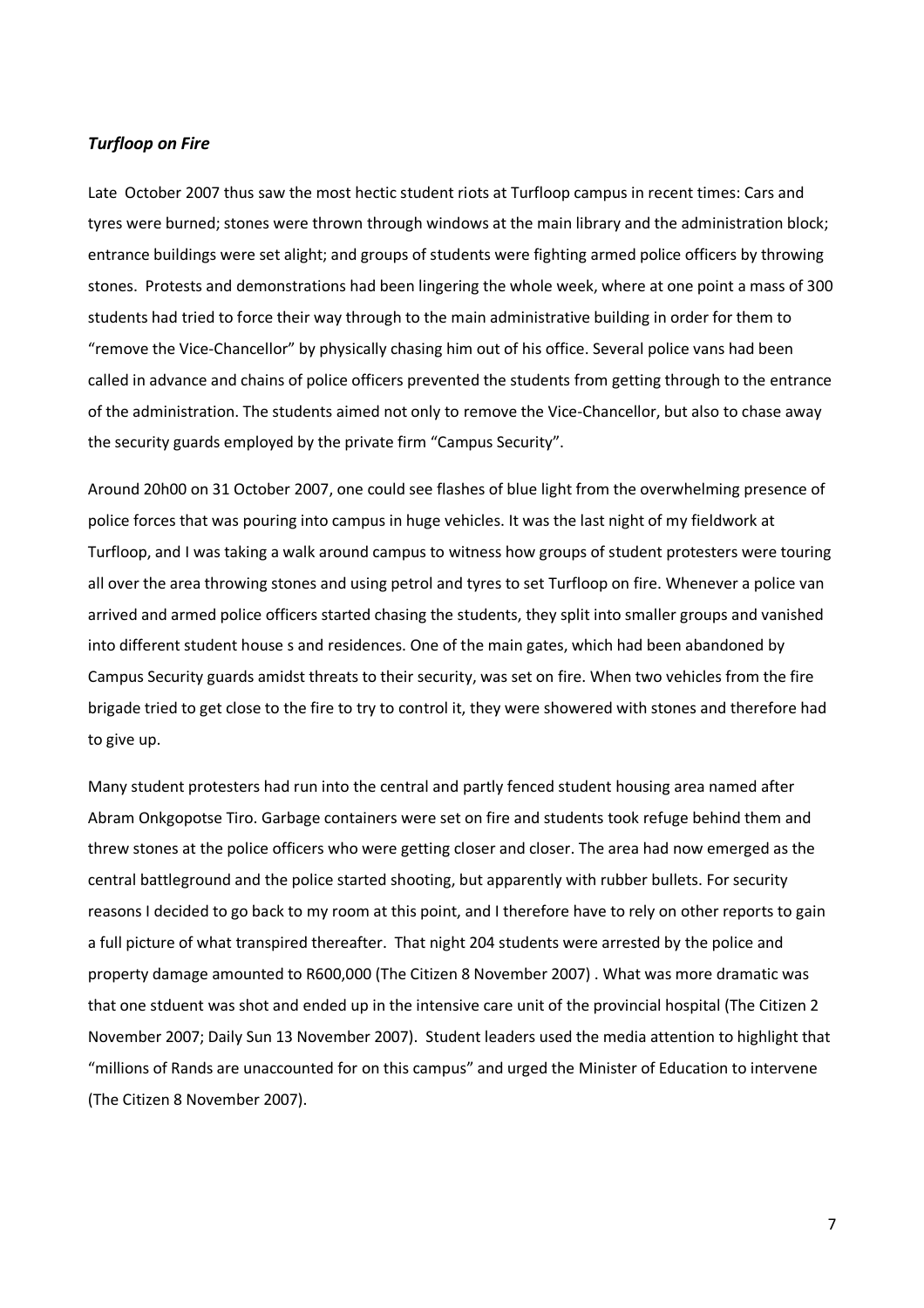The morning following the dramatic events, a communiqué was issued by the Vice-Chancellor to the university community. The communiqué, which was widely distributed on campus, noted the "disruptive and anarchical behavior of some students" and explained how the Executive Management had requested the assistance of the South African Police Services "in the interest of restoring and maintaining stability on campus". It further denounced the "false rumours" that the Executive Management would increase the student fees without consultation and that the Executive Management should be in favour of any student structure. The communiqué then read that "University Management has decided to suspend and expel from the campus the following student leaders", which was followed by a list of 30 student leaders from the two student structures that had not been granted a victory in the recent elections. The student community was further advised not to harbour any of the listed students in the residences and threatened that students found to contravene the instruction would also be "summarily expelled".

### Conclusion

The events and developments described in this paper go to show that from the perspective of students at University of Limpopo, the restructuring of the of higher learning in South Africa has had little to offer. With particular reference to the merger process that created University of Limpopo, the independents assessor's report found that: "The merger process has not been properly implemented and in fact, the cost of the combined institution is more than the costs prior to the merger". While it is easy to point to student riots as activities of irresponsible student leaders and to view the use of violent protest as a disproportionate measure, it should not be forgotten that it is the students who bear the brunt of the unfortunate developments described. In a region characterised by unemployment and poverty, a 20% hike in tuition fees is a serious matter deserving of serious measures.

The toy-toying that took place at the inauguration ceremony of the Vice-Chancellor was a first reaction to the lack of transparency governing the appointment process, whereas the violent protests and turmoil that followed in October 2007 was a reaction to the powerlessness experienced by student leaders. Tuition fees had been increased by 20% without consultation in January, and the independent assessor had reported that the university suffered a complete lack of accountability and that it was managed by a principal who was "deemed considerably week". The students keep appealing to the Minister of Education (petitions have been delivered to her office in 2008 as well), but with a view to institutional autonomy the Minister allows the University of Limpopo to drift into darkness.